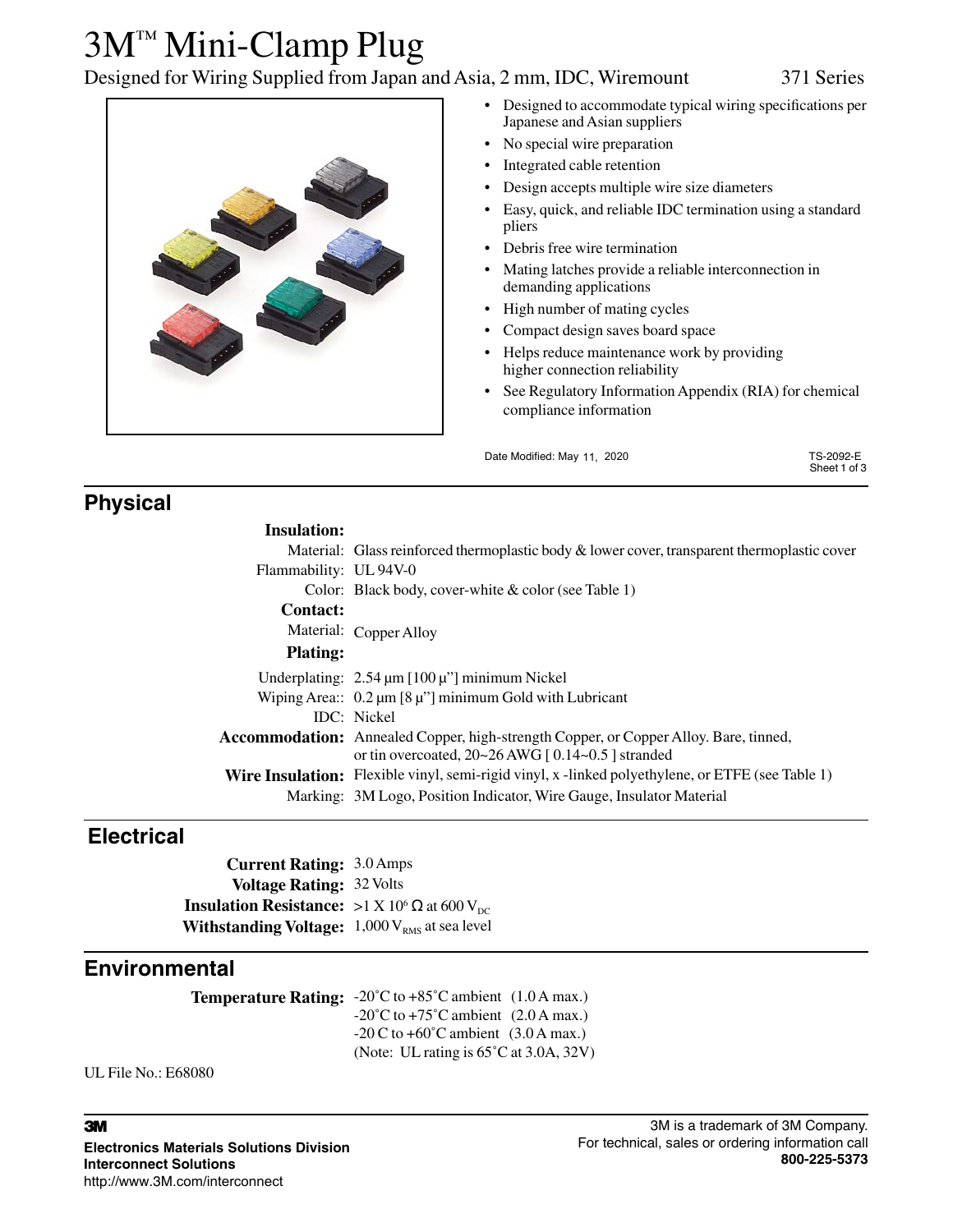## 3M™ Mini-Clamp Plug

Designed for Wiring Supplied from Japan and Asia, 2 mm, IDC, Wiremount 371 Series



**Electronics Materials Solutions Division Interconnect Solutions** http://www.3M.com/interconnect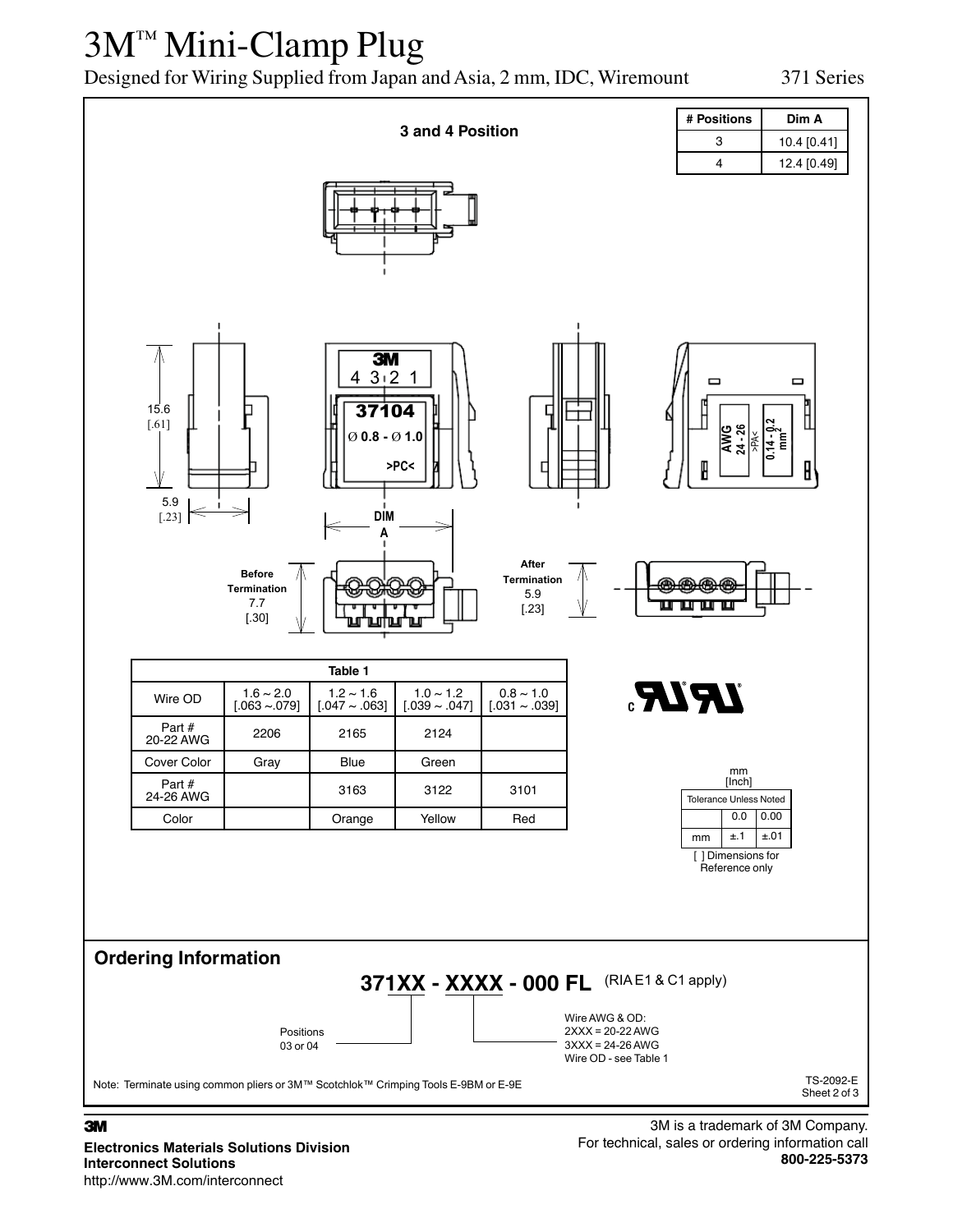# 3M™ Mini-Clamp Plug

Designed for Wiring Supplied from Japan and Asia, 2 mm, IDC, Wiremount 371 Series



#### 3

**Electronics Materials Solutions Division Interconnect Solutions** http://www.3M.com/interconnect

3M is a trademark of 3M Company. For technical, sales or ordering information call **800-225-5373**